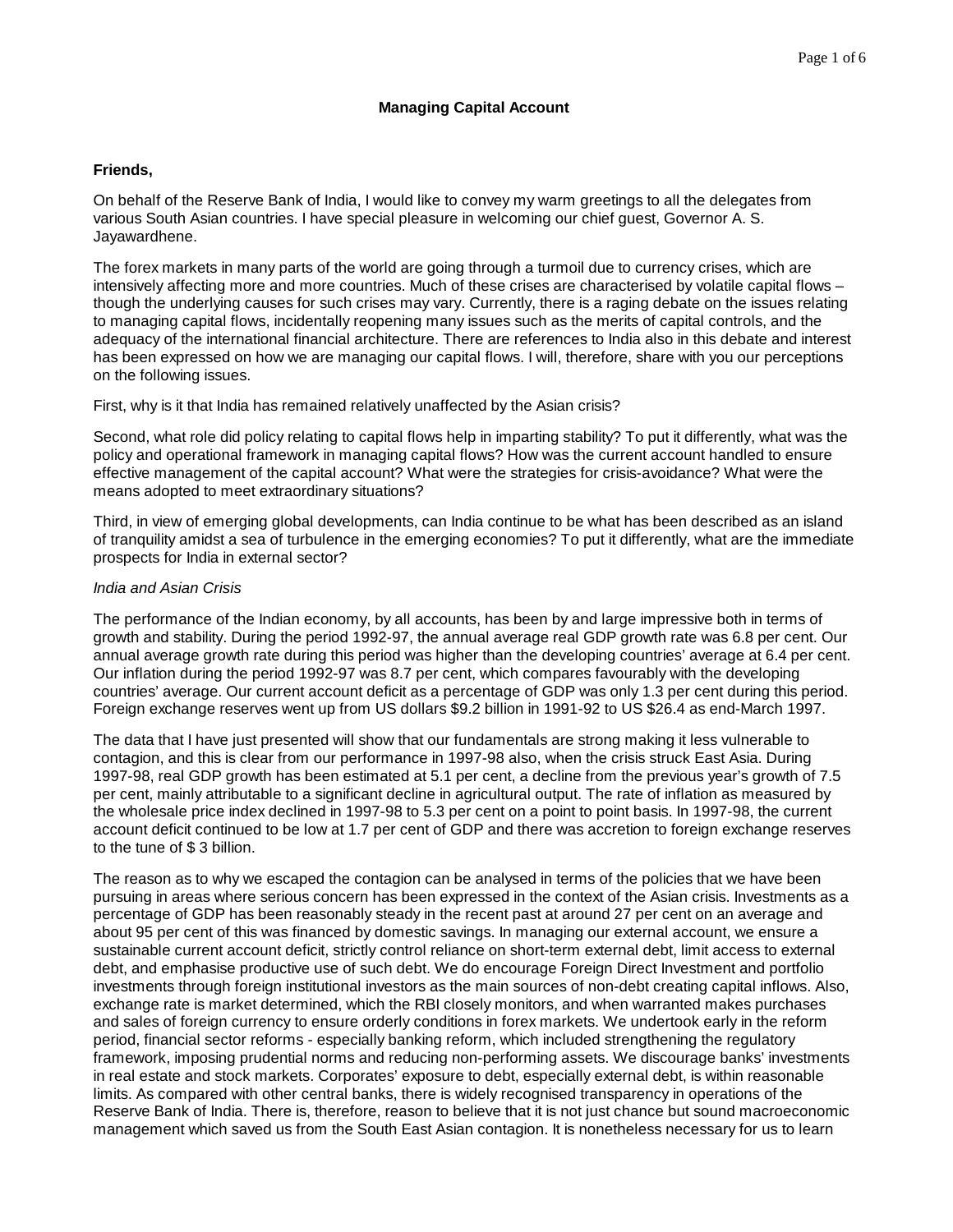from the experience of the Asian crisis.

#### *Policy Frame*

The broad approach to reform in the external sector after the Gulf crisis was laid out in the Report of the High Level Committee on Balance of Payments chaired by Dr. C. Rangarajan, currently the Governor of Andhra Pradesh. It recommended, *inter alia,* liberalisation of current account transactions leading to current account convertibility; compositional shift in capital flows away from debt to non debt creating flows; strict regulation of external commercial borrowings, especially short-term debt; discouraging volatile elements of flows from non-resident Indians; gradual liberalisation of outflows; and disintermediation of Government in the flow of external assistance. The Committee also recommended the introduction of a market-determined exchange rate regime while emphasing the need to contain current account deficit within limits. The policy framework for external sector based on the Rangarajan Committee Report was implemented along with policy changes in trade, industrial and financial sector.

Under trade policy, there has been a virtual elimination of licensing, a progressive shift of restricted items of imports to Open General Licence (OGL) and lowering of tariff barriers. Industrial policy has been characterised by delicensing, removal of monopoly clauses defining large industrial houses and removal of most reservations for public sector enterprises. The reforms in the area of financial sector were guided by recommendations of Narasimham Committee. Alongside the deregulation of the banking industry including entry for new private sector banks, the general thrust of monetary policy has been towards reduction in pre-emptions, greater recourse to open market operations, deregulation of interest rates and widening and deepening of financial markets. Simultaneously, measures have been undertaken to strengthen the institutional framework in banking, non-banking financial companies, financial institutions and stock markets through prudential norms, capital adequacy stipulations, improvements in payments and settlement mechanisms and strengthening of the supervisory framework. Institutional measures have also included recapitalisation of banks, improvements in debt recovery and most important, setting up of the Board for Financial Supervision and strengthening Bank's supervisory mechanisms. A second Narasimham Committee has given a road map for further reform of Banking Sector.

We have taken various measures to ensure that the banking system does not get into a maturity mismatch bind. With a view to encouraging banks to mobilise longer-term deposits, we increased the interest rate ceiling on FCNR-B deposits above one year while simultaneously reducing the ceiling on such deposits below one year. Banks have been asked to monitor unhedged foreign currency exposures of their clients. Draft guidelines for Asset-Liability management have been prepared and after discussion with banks will be put in place. We are monitoring the liquidity position in the economy very closely.

Fiscal adjustment has been undertaken and a very significant measure is that the system of automatic monetisation of the fiscal deficit was replaced by a system of Ways and Means Advance.

In brief, reform in the external sector was meshed with reform in other related sectors and within the external sector reform, capital flows were managed keeping in view the needs of efficiency and stability. There was a fairly smooth movement from an administered exchange rate system to a market determined exchange rate, and Reserve Bank always ensures that volatility and speculative elements are curbed through both direct and indirect measures.

#### *Operational Framework*

Based on the policy frame and the projected financing requirement for each year, management of the capital account is operationalised through procedures for foreign direct investment, portfolio investment, external commercial borrowings, NRI deposits, and outflows.

The broad approach to targeting of foreign direct investment has been through a dual route, i.e., automatic and non-automatic. Where the approval is automatic, activities and extent of ownership are listed while in regard to the rest, a case by case approval by a high powered Board is adopted.

Portfolio investments are restricted to select players, viz., FIIs. They could, subject to some restrictions, operate in equity and debt markets. FIIs are permitted to invest in equity subject to a ceiling of 10 per cent for individual FIIs in a single company and 30 per cent collective investment ceiling in a single company. Indian corporates are permitted, again through a process of approval of individual cases satisfying general guidelines, to access funds through Global Depository Receipts and Euroconvertibles.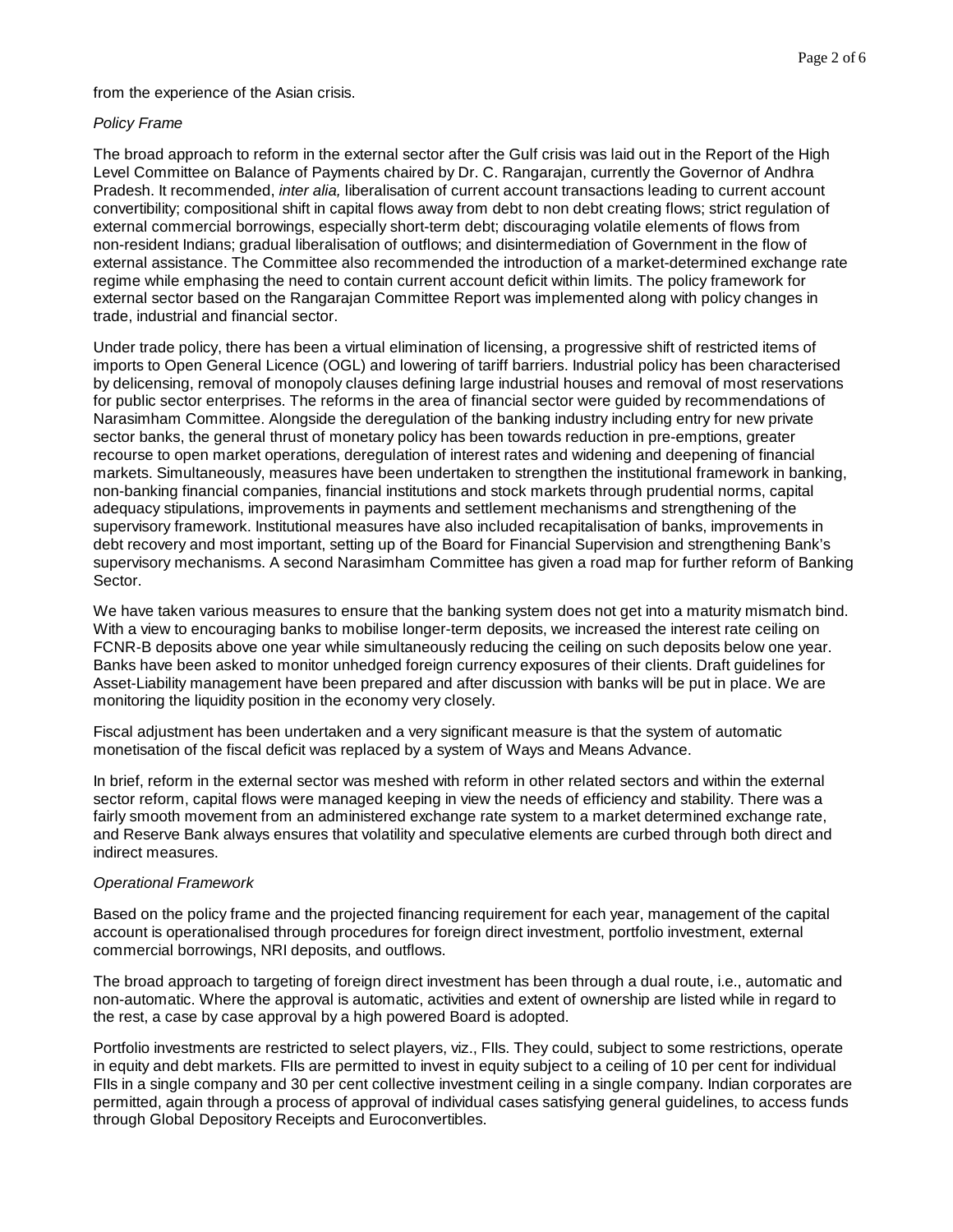The approach to external commercial borrowings has been one of prudence, with self imposed ceilings on commitments and a careful monitoring of the cost of raising funds as well as their end use. External commercial borrowings are subject to a `dual route' viz.; a small component of automatic and a major part through case by case approval, based on the size and sector. Short-term debt, including trade-related payments beyond 180 days, is subject to strict case-by-case approval of purpose, amount and terms. An overall annual ceiling is kept for all debt flows - both for short-term and medium to long-term.

In respect of NRI deposits, control over inflows is exercised through specification of interest rates or interest rate ceilings for different maturities in respect of deposits in select schemes, while, more generally, variable reserve requirements are stipulated for encouraging or discouraging such flows.

As regards external assistance, both bilateral and multilateral flows are administered by Government of India.

In respect of capital outflows, the approach has been to facilitate direct overseas investment through joint ventures and wholly owned subsidiaries and provision of financial support to promote exports, especially project exports from India. There are dual routes, namely automatic and case-by-case and there is an aggregate annual ceiling for such approvals. Exporters and exchange earners have also been given permission, on a selective basis, to maintain foreign currency account and use them for permitted purposes which facilitate their overseas business promotion and growth.

#### *Current Account Management*

When India adopted current account convertibility in 1994, it was recognised, as emphasised by the Rangarajan Committee, that there could be capital outflows in the guise of current account transactions. Hence, certain safeguards were built into the regulations relating to current account transactioins.

First, the requirement of repatriation and surrender of export proceeds was continued. Exporters were, however, allowed to retain a portion of their earnings in foreign currency accounts in India which could be used for approved purposes, thereby avoiding costs of conversion and reconversion.

Secondly, all authorised dealers were allowed to sell foreign exchange for underlying current account transactions which could be readily identified and supported by some documentary evidence.

Thirdly, indicative value limits were given for different kinds of transactions so that the amounts sold were reasonable in relation to the purpose. For higher amounts, the banks had to approach the RBI. This operational framework for current account enabled effectiveness of management of capital account.

Fourthly, the RBI has been taking active interest in the development of money, Government Securities and forex markets. A proactive interest in the development of these markets has also enabled effective management of the current and capital accounts.

Fifthly, while ensuring orderly and cautious deregulation, every effort has been made to improve the information base on major transactions in the forex markets with respect to its nature and magnitude. Constant improvements are made to enable the appropriateness, timeliness and quality of information base. The insistence on adequate and timely details from Authorised Dealers in forex markets also helped in fine tuning the management of current and capital accounts.

It must be noted that we insist as a general rule that foreign currency transactions take place for financing defined underlying transactions. No doubt, genuine hedging of exposures under specified conditions is allowed. Transactions merely involving currency exchange or with pure speculative motive are viewed with serious disfavour. This consistent approach has lent credibility to the management of both current and capital transactions.

As explained by Governor Jalan, the objective of the current policy in regard to foreign exchange market is to maintain orderly conditions in the financial markets. The policy is aimed at preventing any destabilising speculation in the market while at the same time facilitating foreign exchange transactions at market rates for all permissible purposes.

## *Crisis-avoidance*

It would not be appropriate to conclude that managing capital flows on the above lines, however efficient, will ensure that there would be total tranquility in the capital flows. In fact, even with a managed capital account, we had to contend with occasional surges in capital flows between 1993 and 1997. In general, the short-term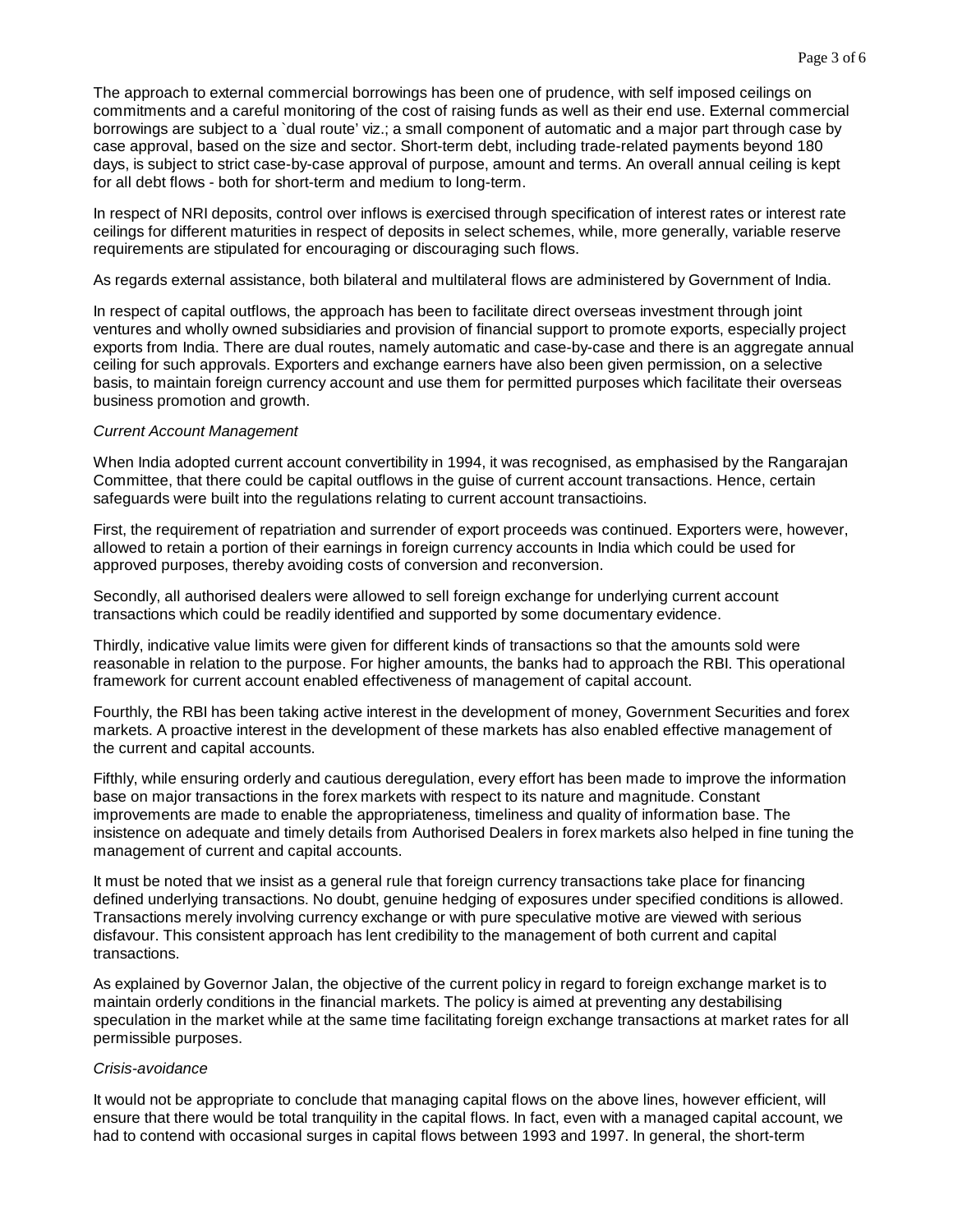response has taken a number of forms, viz., raising of reserve requirements, reviewing the pace of removal of restrictions on capital inflows, relaxation of end-use specifications, liberalisation of capital outflows, partial sterilisation through open market operations, and deepening the foreign exchange market. by routing an increased volume of transactions through the market.

The prolonged stability in the exchange rate of the rupee from March 1993 came under stress in the second half of 1995-96. In response to the upheavals, the RBI intervened in the market to signal that the fundamentals were in place and to ensure that market correction of the exchange rate was orderly and calibrated. Exchange market intervention was supported by monetary policy action to withdraw liquidity. The pressures intensified towards the end of January 1996 and the first week of February 1996. The Reserve Bank undertook a number of measures to encourage the faster realisation of export proceeds and to prevent an acceleration of import payments. The interest rate surcharge on import finance was raised, the scheme of post-shipment export credit denominated in foreign currency was scrapped and the RBI continued to intervene actively in the spot, forward and swap markets.

The year 1997-98 and the first quarter of 1998-99 posed severe challenges in exchange rate management in the face of the threat of external contagion and other uncertainties. Distinct phases of exchange rate movements and response of RBI can be identified. During April to September 1997, excess supply conditions prevailed in the market and the Reserve Bank undertook large net purchases of foreign currency. From September 1997 to mid-January 1998, acute exchange market pressure was staved off through sale of foreign currency, coupled with administrative measures such as restricting certain forward contracts and monetary policy measures. Mid-January to April 1998 marked the return of stability and enabled rolling back of tight monetary measures introduced in January 1998.

When the foreign exchange market was characterised by considerable uncertainties in May to June 1998, several measures were announced by the RBI in June 1998 to reverse the demand-supply mismatches in the market. The market responded positively to these measures, but in August 1998 there were fluctuations in the exchange rate in view of international developments. The RBI again undertook strong administrative and monetary measures, which included increase in the repo rate and the cash reserve requirement of banks.

A vigilant and proactive policy by the RBI was, therefore, essential to avoid crisis in a highly unsettled atmosphere in international currency markets.

# *Managing Extraordinary Event*

An extraordinary situation arose consequent upon imposition of sanctions and the issue of Resurgent India Bonds (RIBs) is an interesting example of management of capital account in such a situation. The RIBs were designed to compensate for the extraordinary events in 1998-99, which may result in some shortfall in the normally expected level of capital inflows though current account deficit would continue to be well within 2 per cent of GDP. Due to the sudden developments in 1998-99, a temporary disruption in capital flows, especially debt flows was anticipated. Instead of dipping into currency reserves, which may affect sentiment adversely, or cutting current account deficit through drastic import cuts, which would affect real economic activity, the alternative was to enhance debt flows at least possible cost. There was a need to offset the adverse negative market sentiment created in the international capital markets due to downgrading of India's sovereign rating to non-investment grade. This could be done by demonstrably raising debt resources at a cost lower than that any organised financial intermediary was prepared to provide in the context of the rating downgrade. Raising resources through sovereign borrowing was considered to be time consuming and in any case inadvisable as a maiden offering under adverse circumstances. At the same time, it was necessary to ensure that amounts so obtained were restricted quantitatively to meet essential needs as a replacement for normal debt flows by keeping an option for premature closure. Furthermore, we had to ensure that the borrowing had an appropriate medium-term maturity, say five years. RIBs, which are essentially in the nature of foreign currency deposits on par with FCNR (B), were devised keeping in view these considerations. It was also necessary for RBI to ensure that these funds do not disrupt the money, forex or government securities market.

There have been three main points of criticism regarding RIBs, i.e., on cost of raising RIBs, substitution of FCNR-B deposits and exchange rate guarantee.

A total amount of \$4.23 billion has been mobilised at a moderate cost under difficult international environment and recent downgrading of our credit rating. Some have called it the deal of the year. To quote an international investor, "… the cost at which funds have been raised imply a perceived sovereign rating three to four notches higher than current levels. For comparison sake China's 2003 Yankee Bond Issue, rated A3 by Moody's trades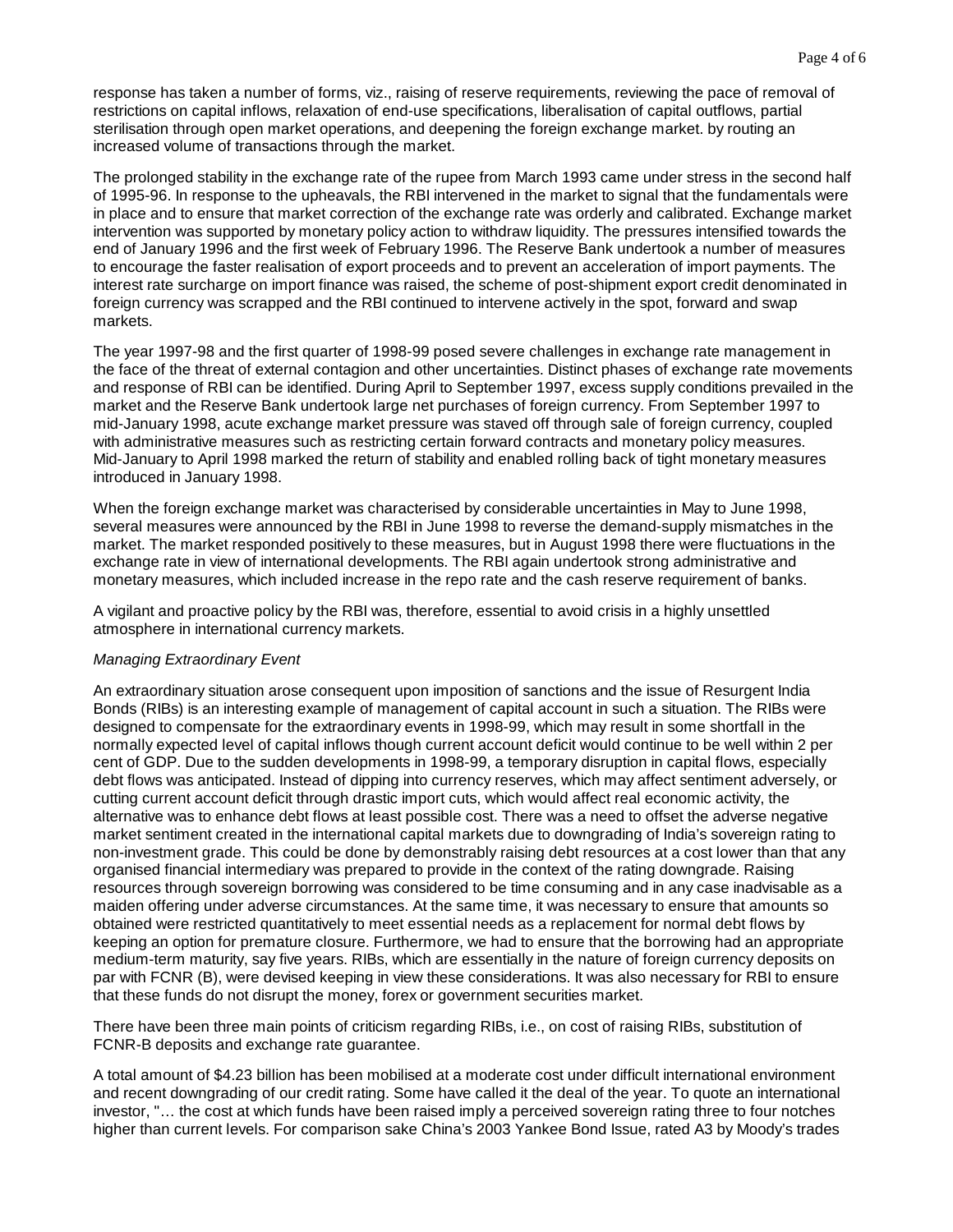at a spread of 280 basis points (on August 21) over the ten year US Treasury implying a dollar yield of 7.90 per cent and the RIB issue is not even sovereign risk."

On the second point, as most of the banks that have actively mobilised RIBs, may be aware by now, there has been limited substitution from FCNR-B deposits and moreover, to the extent there has been substitution, it would result in elongation of the maturity of deposits to five years, while at the same time bringing into the country actual foreign exchange that is presently kept unswapped.

In regard to the exchange guarantee extended, it is recognised that under normal circumstances, issuance of such guarantee is inadvisable. However, it can be legitimately held that the recent times have been far from normal. In return for a specific guarantee on RIBs, the Government can claim benefits in four ways, viz., addition to forex reserves, support to macroeconomic environment and sentiment, indirect support for its own borrowing programme and resources for infrastructure development, including for public sector entities. It can also be argued that Government bears exchange risk in regard to bilateral and multilateral flows for its use or for onlending. Moreover, given the Indian track record on prudent macro economic management, the burden of the exchange guarantee could be said to be manageable.

## *Prospects*

The trend growth rate of real GDP in India during the nineties so far has averaged at 6.1 per cent per annum as against 5.4 per cent in the eighties. Taking the entire 17-year period from 1980-81 to 1997-98 India's trend growth has averaged at 5.8 per cent per annum, which is significantly higher than the trend, annual average rate of 4.7 per cent for the developing countries and 2.4 per cent for the advanced countries. The performance during 1997-98 also revealed considerable resilience and inner strength to meet the macroeconomic challenges posed by both domestic and external developments. Performance of various sectors clearly suggests that the growth of real GDP during the current year (1998-99) would be about 6.5 per cent - an impressive figure, especially in the current international environment.

As regards prices, we have an impressive record of maintaining a modest single digit annual inflation rate during the eighties and most of nineties. However, during the current year, the annual inflation rate has been a little over 8 per cent on a point to point basis as at September 12, 1998. The principal sources of current inflation lie in the primary articles group within which major contributions were from fruits and vegetable, oilseeds and cereals. The price situation seems largely to reflect shortage of supplies of certain primary articles and perhaps attributable to seasonal factors.

There were some concerns earlier in the current year that interest rates could harden significantly due to the large borrowing programme of the Government. However, most of the market borrowing requirement of the Government of this year has already been met with only a very marginal increase in yields on Government paper. Moreover, the genuine credit requirement of the productive sectors would be comfortably met by the significant accretion in bank deposits.

During the eighties the average current account deficit was of the order of 2.0 per cent of GDP. Even when we faced the Gulf crisis we had a current account deficit of a mere 3.2 per cent. Since then, it has remained well below two per cent. In 1997-98, despite large uncertainties, the current account deficit remained modest at about 1.7 per cent of GDP. In 1998-99, the relative low level of oil prices in international markets and trends in invisible receipts should help maintain the current account deficit at a sustainable level of about 2 per cent of GDP. This order of current account deficit is clearly sustainable and we expect it to be financed by capital flows. In addition, we do have the comfort of reasonable level of foreign currency reserves, which we would not hesitate to use to curb speculative activities and ensure orderly conditions in the market.

During 1997-98, we added \$ 3 billion to our foreign currency assets despite payments of over \$ 2 billion effected directly from reserves under FCNRA deposits scheme and repayments to the IMF. During 1998-99 also, despite all the turbulence, we have increased our foreign currency assets marginally from \$ 25,975 million as at end-March 1998 to \$ 26,135 million as on September 18, 1998.

We fully recognise that the uncertain international financial and economic situation poses considerable policy challenges. Of late, there have been some unfavourable developments in the Russian economy and in a few Latin American countries. The developments in the industrial countries, in particular Japan, are also being closely watched as they impact not only the current account, but also on capital flows. On the whole, the international scene has been unfavourable for developing countries. However, in so far as markets in India are concerned, the response has been fairly reasonable and has been less volatile than other countries in the